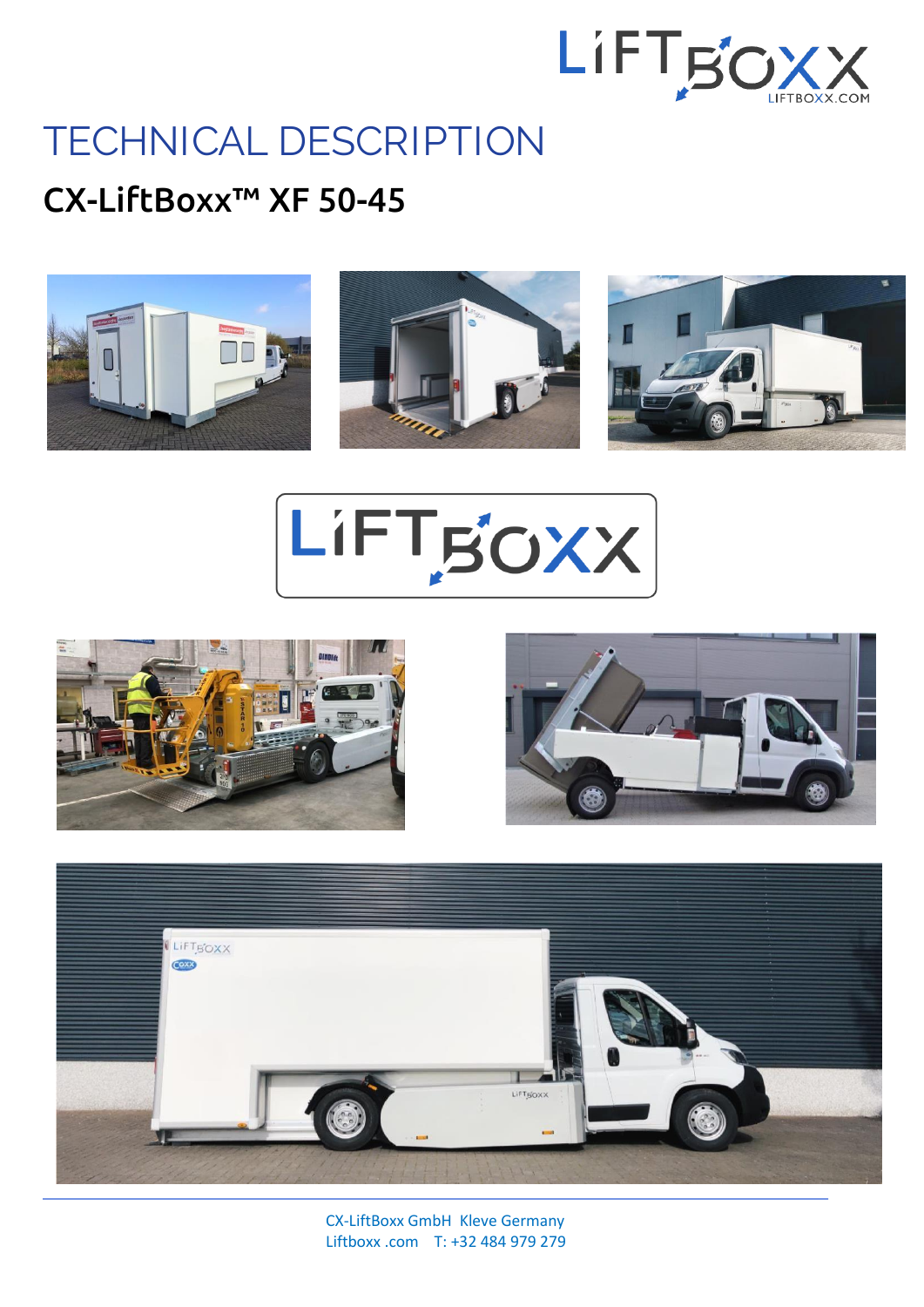

## CX-LiftBoxx™ XF 50-45

| <b>WEIGHTS</b>            | Gross vehicle weight<br>Maximum front axle pressure<br>Maximum rear axle pressure<br>Total carrying Capacity (incl. Open containerBoxx)                            |                | 5.000 kg<br>2.200 kg<br>2.800 kg<br>2.200 kg   |
|---------------------------|--------------------------------------------------------------------------------------------------------------------------------------------------------------------|----------------|------------------------------------------------|
| <b>DIMENSIONS</b>         | Maximum container length<br>Inside width between the wheels<br>$-1.500$<br>Total vehicle width<br>$-2.200$<br>Height from road surface to top of rearframe approx. | 1.300<br>2.000 | 4.500 mm<br>$1.700$ mm<br>$2.400$ mm<br>850 mm |
| <b>CHASSIS</b>            | Cx- LiftBoxx™ U-shaped frame out of Domex MC700 steel                                                                                                              |                |                                                |
| <b>WHEELS &amp; TIRES</b> | Alutec alloy wheels and tires with raise load index 121 LI<br>Spare wheel separately provided                                                                      |                | 225/70x16"                                     |
| <b>SUSPENSION</b>         | Front axles standard Fiat Ducato McPherson, Rear axles<br>hydropneumatic springs (oil & nitrogen), electronically<br>controlled lefel system.                      |                |                                                |
| <b>AXLES</b>              | Two independent one-piece LiftBoxx hydropneumatic<br>suspension axles.                                                                                             |                |                                                |
| <b>BRAKES</b>             | Original from base vehicle with disc brakes and ABS                                                                                                                |                |                                                |
| CONSERVATION              | Chassis fully galvanized, axle components spray-painted                                                                                                            |                |                                                |
| <b>REAR BODYWORK</b>      | Out of 2 parts anodised aluminium per side.                                                                                                                        |                |                                                |
| <b>BASE VEHICLE</b>       | Fiat Ducato Heavy 4.0T (Maxi 40)<br>Type, colour, options and motor on customer demand                                                                             |                |                                                |
| <b>LIGHTING</b>           | LED rearlighting<br>LED daytime runninglights optional on cab                                                                                                      |                |                                                |
| LIFTING MECHANISM         | Electrohydraulic unit 12 volt, connected to battery of the base<br>vehicle; two Hydraulic suspension cylinders with accumulators.                                  |                |                                                |

 CX-LiftBoxx GmbH Kleve Germany Liftboxx .com T: +32 484 979 279